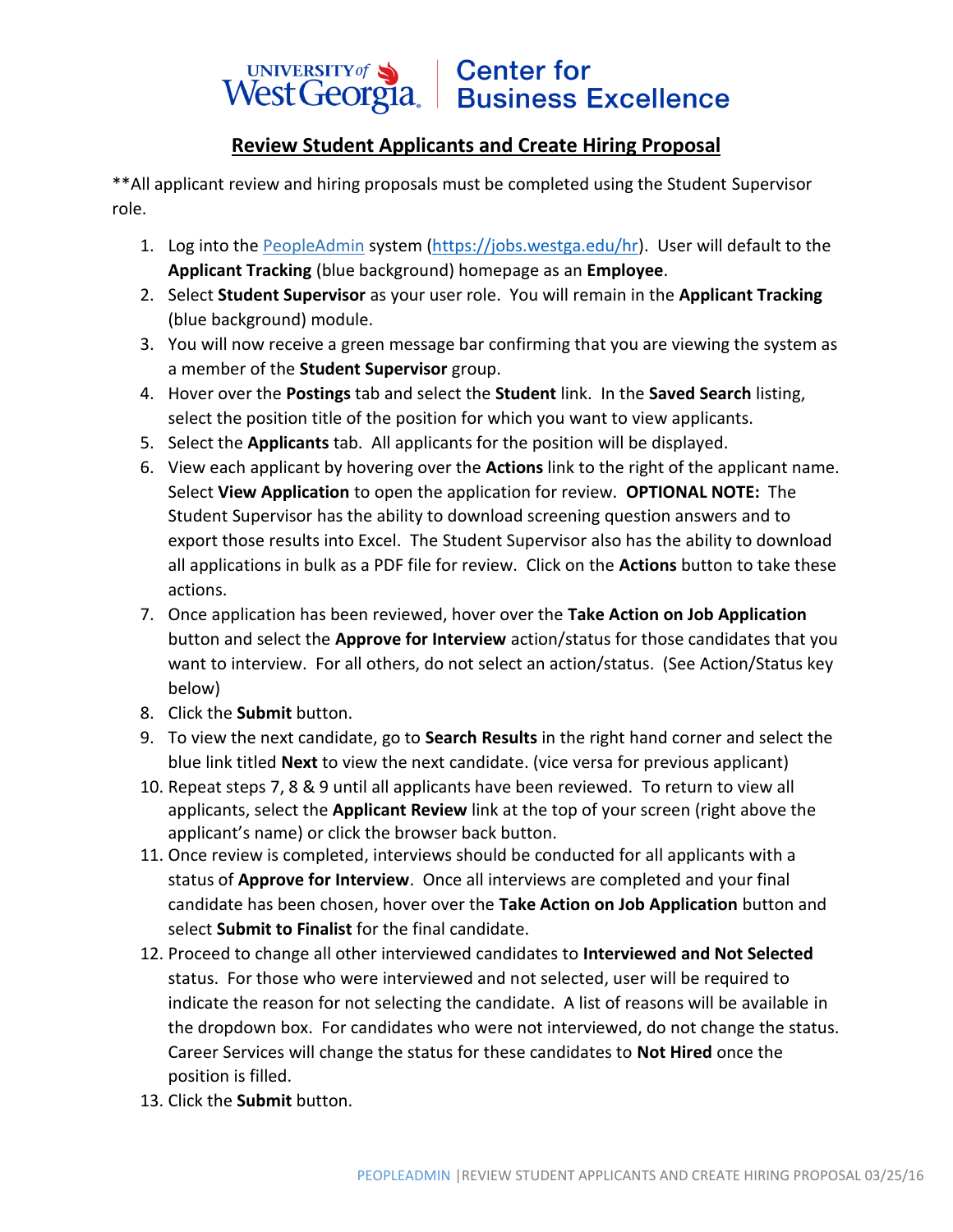## UNIVERSITY of Sand Center for<br>West Georgia. Business Excellence

- 14. For the final candidate, hover over the **Take Action on Job Application** button and select **Recommend for Hire-Begin Hiring Proposal**. This will begin the hiring proposal for the final candidate.
- 15. Click the **Submit** button.
- 16. Click the **Start Student Hiring Proposal** link. It can be found on the right side of the page and has a green circle with a plus sign next to it.
- 17. Click the **Start Student Hiring Proposal** button.
- 18. Review the position details and enter the **Salary** in the required field. Click the **Next** button.
- 19. We are not using the **Hiring Proposal Document** page at this time. Click the **Next** button to proceed to the next page.
- 20. On the **Student Hiring Proposal** summary page, hover over the **Take Action on Hiring Proposal** button and select **Send to Career Services**. Career Services will review the Hiring Proposal, ensure the selected candidate is eligible for employment and obtain any other necessary approvals.\* **NOTE:** Student Supervisor should not extend a verbal offer to the final candidate until the status of the posting is updated to **Approved to Make Offer** by Career Services. Student Supervisor should monitor the watch list for status updates. Career Services will also send an email to the Student Supervisor when an offer can be extended. The Student Supervisor should respond back to Career Services acknowledging whether the offer was accepted or declined. Student Supervisor can refer to the Student Applicant Review and Hiring Proposal workflow for more information.
- 21. The **Student Supervisor** may **logout** of PeopleAdmin.

\*If this position/applicant is Federal Work Study, the hiring proposal will also route to the Financial Aid Office prior to being approved to hire from Career Services. The Student Supervisor will have no additional actions, the process is internal only and is managed between Financial Aid and Career Services only.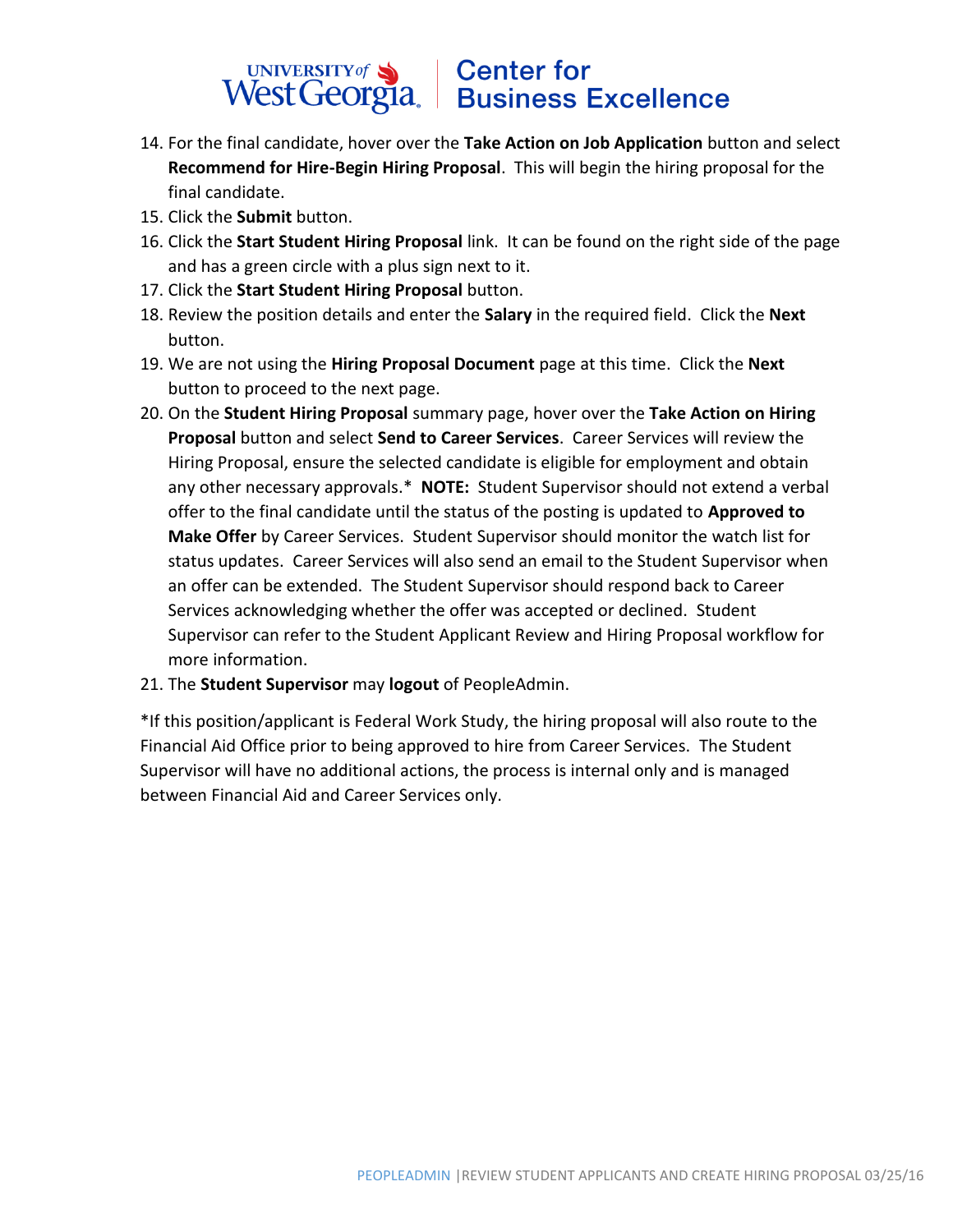

## **Action/Status Key:**

| <b>Action/Status</b>                          | <b>Process Definition</b>                       |
|-----------------------------------------------|-------------------------------------------------|
| Keep working on this job application          | Save the action(s) and/or continue working      |
|                                               | on it                                           |
| Approve for interview                         | Candidate approved to go the next workflow      |
|                                               | state (multiple candidates in this              |
|                                               | action/status is permissible.)                  |
| Send to Finalist                              | After interviews are completed, one             |
|                                               | applicant is selected as a final candidate. (No |
|                                               | more than one candidate in this action/status   |
|                                               | is permissible at a time. For positions with    |
|                                               | multiple vacancies, more than one finalist is   |
|                                               | permissible.)                                   |
| Recommend for Hire - Begin Hiring Proposal    | This action begins the process of               |
|                                               | recommending the selected finalist (final       |
|                                               | candidate) for hire. (No more than one          |
|                                               | candidate in this action/status is permissible  |
|                                               | at a time. For positions with multiple          |
|                                               | vacancies, more than one Recommend for          |
|                                               | Hire candidate is permissible.)                 |
| <b>Start Hiring Proposal</b>                  | This action will begin the hiring proposal      |
|                                               | process for the selected candidate, once        |
|                                               | approved the offer can be made to the           |
|                                               | candidate. (No more than one candidate in       |
|                                               | this action/status is permissible at a time.    |
|                                               | For multiple positions numbers, more than       |
|                                               | one Hiring Proposal is permissible.)            |
| Not Hired - Email When Position Filled        | Applicant not selected. System sends email      |
|                                               | once position is filled.                        |
| Not Hired - Sends Email Immediately. For      | Contact HR when this Action/Status is           |
| use only by HR.                               | needed.                                         |
| Interviewed, Not Hired                        | Applicant interviewed, but not selected.        |
|                                               | System sends email once the position is         |
|                                               | filled.                                         |
| Does not meet minimum qualifications.         | Applicant ineligible for position based on      |
|                                               | answers to supplemental questions. System       |
| System automatically places applicant in this | sends email soon as application is submitted    |
| status.                                       | (applicant not interviewed at all.)             |